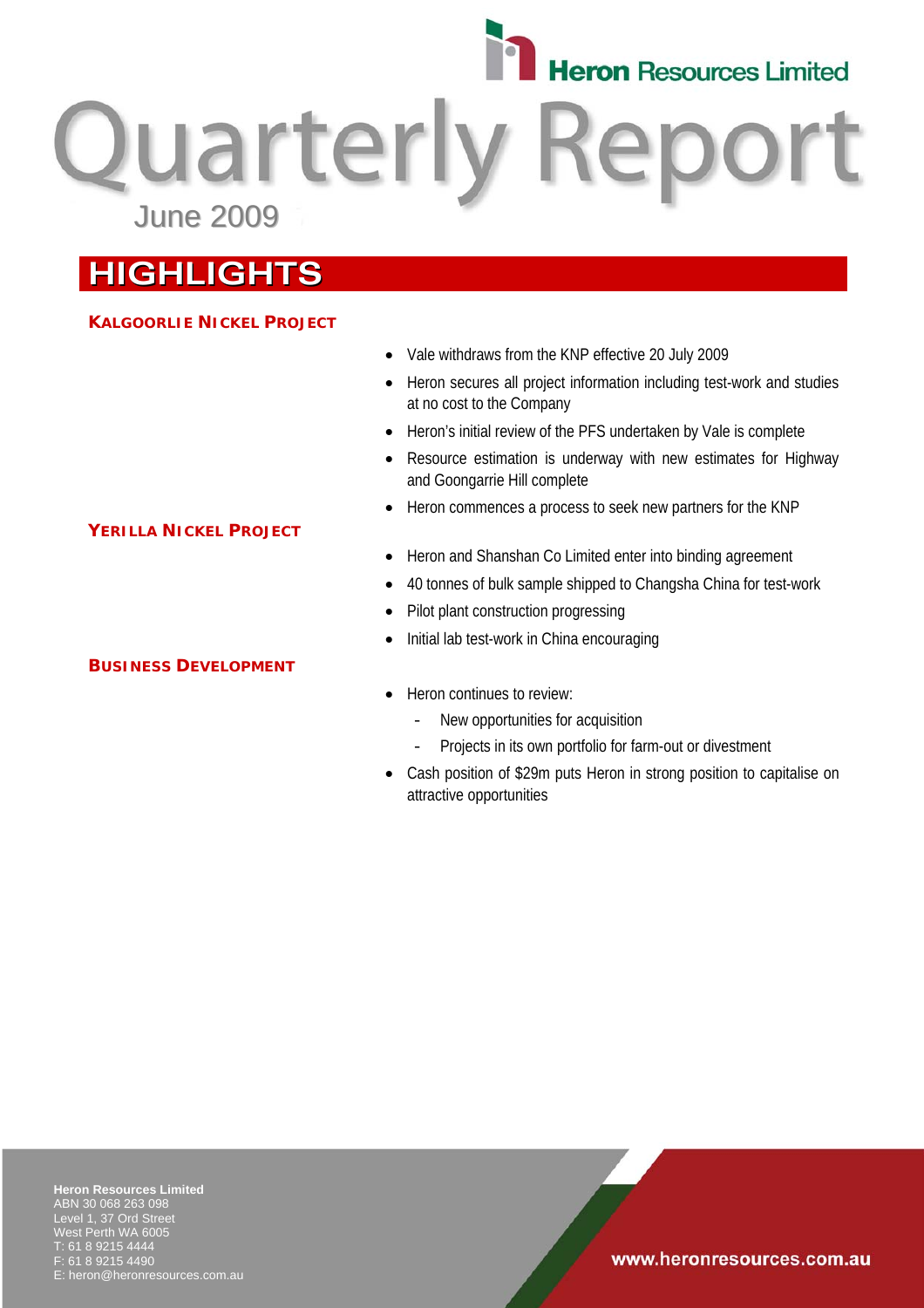### **KALGOORLIE NICKEL PROJECT**

### **KALGOORLIE NICKEL PROJECT (KNP) (HERON 100%)**



Heron was advised by Vale Inco, a wholly owned subsidiary of Companhia Vale do Rio Doce (Vale), that it would not proceed with the full feasibility study for the Kalgoorlie Nickel Project (KNP). Accordingly Vale provided Heron a 60 day notice terminating its earn-in to the KNP under the KNP Agreement. Heron and Vale maintain an excellent relationship and have cooperated fully to effect the orderly transfer of data and tenement maintenance obligations during the notice period.

Heron would like to thank the Vale team for their efforts over the last four years.

As a result of this decision, Heron regains total ownership of this major project, with the benefit of access to all technical information generated by the extensive exploration and evaluation program undertaken by Vale since April 2005. Spending on the project by Vale during this period totals approximately \$34.5 million.

Heron remains committed to the belief that there is significant scope to develop a world class nickel project based on the KNP resources. Heron will continue to optimise the current pre-feasibility study (PFS) prepared by Vale utilising Heron's in-house project team and will seek a new partner for the development of the project upon finalisation of this optimisation study.

Areas being addressed by Heron in its optimisation of the PFS include:

- Revision of the resource estimates. The PFS resource estimation methodology used by Vale provides an in-situ estimate only. Heron will use a recoverable resource estimation technique which it believes will provide a significantly better estimate of grade and tonnes providing the building blocks for project optimisation;
- Revision of pit optimisations and mine schedule. The PFS did not result in the optimal mining schedule. Heron will re-run the mine optimisation and mining schedule. Heron believes this will significantly increase the project value; and
- As the PFS considered only four of the 14 deposits making up the KNP, Heron believes the inclusion of the additional deposits which are proximal to the proposed Goongarrie processing plant is essential to optimise production rate and capital utilisation

**RESOURCES** A review of the resources estimated as part of the PFS has been completed. This review has identified potential for increases in the estimated grade based on methods developed for the Yerilla Project. These methods were validated at Yerilla by reconciliation of trial mining.

## **HERON EVALUATION OF KNP**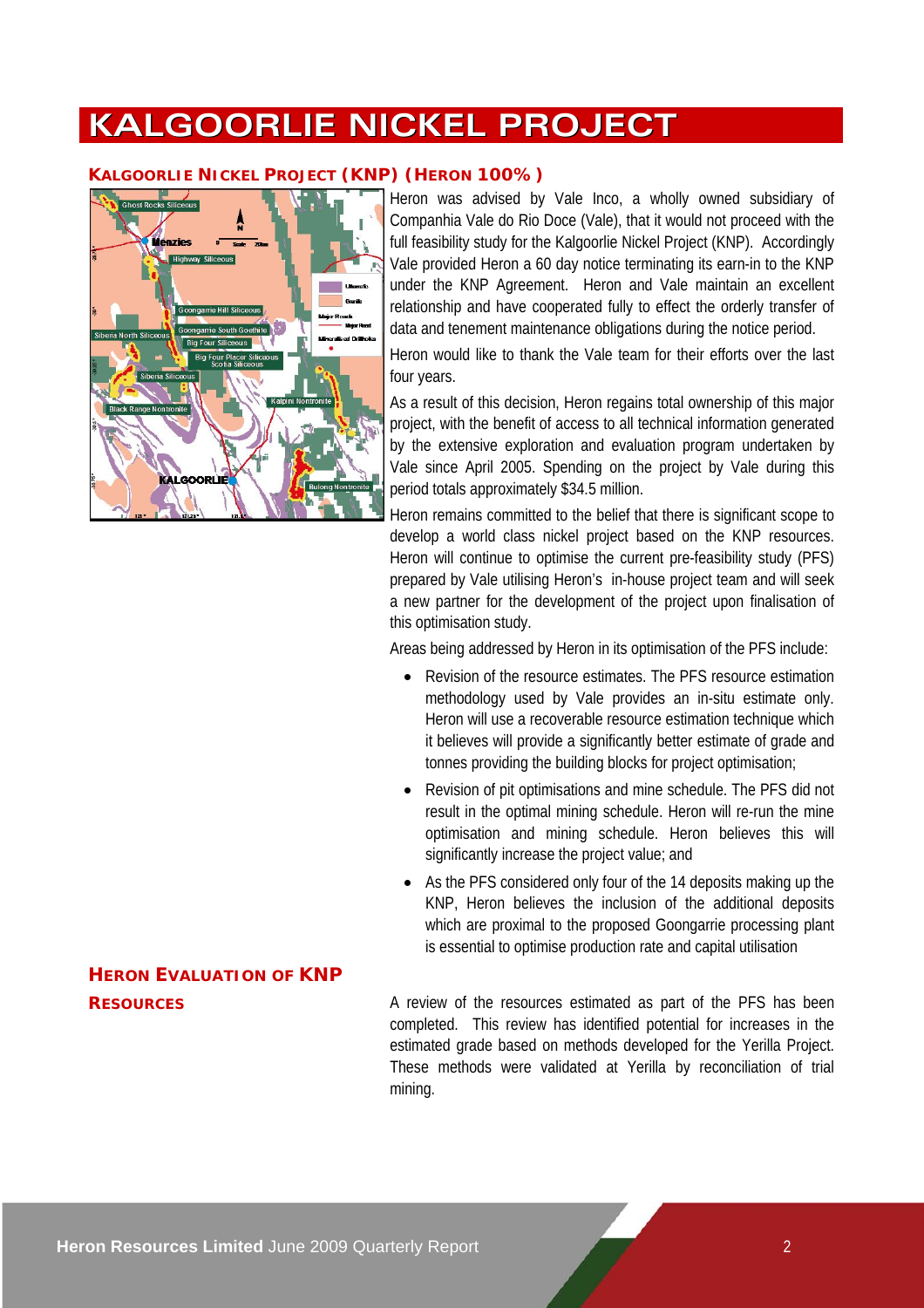|                      | New estimates were prepared during the quarter for the Goongarrie Hill<br>and Highway Deposits. Once the estimates are complete for<br>Goongarrie South, Siberia North and Big Four, engineering studies will<br>commence to optimise the new resources and schedule mining to<br>maximise returns. |
|----------------------|-----------------------------------------------------------------------------------------------------------------------------------------------------------------------------------------------------------------------------------------------------------------------------------------------------|
| <b>MINING PLAN</b>   | A review of the mining section of the PFS has been completed. A<br>number of opportunities have been identified which are expected to<br>significantly improve the final mine schedule and overall project<br>economics. The main areas for improvement are expected to come<br>from:               |
|                      | • Allowing a more unconstrained and selective mining sequence;                                                                                                                                                                                                                                      |
|                      | Allowing for concurrent mine development of more than one<br>resource; and                                                                                                                                                                                                                          |
|                      | Applying more rigorous pit optimisation methods including cut off<br>grade analysis within the pit optimisation process.                                                                                                                                                                            |
| <b>ORE TRANSPORT</b> | An ore transport sub-study has been completed and has shown that<br>high capacity (300t) truck haulage is the most effective ore transport<br>method for the project.                                                                                                                               |
| <b>METALLURGY</b>    | Review of the PFS Metallurgy has been completed. The review<br>confirms the metallurgical performance presented in the PFS including:                                                                                                                                                               |
|                      | • Beneficiation performance;                                                                                                                                                                                                                                                                        |
|                      | HPAL as preferred leach technology;                                                                                                                                                                                                                                                                 |
|                      | High HPAL leach extractions (typically 93-96% Ni and 91-95%<br>Co) with relatively low acid consumption (200-350kg/t); and                                                                                                                                                                          |
|                      | Opportunity for partial neutralisation using beneficiation middlings<br>product.                                                                                                                                                                                                                    |
| <b>PATH FORWARD</b>  | A revised PFS will be prepared founded on the revised resource<br>estimates currently underway. The main inputs to the revision will be:                                                                                                                                                            |
|                      | Revised resources estimates for Highway, Goongarrie Hill,<br>Goongarrie South and Siberia North                                                                                                                                                                                                     |
|                      | Inclusion of the Big Four resource                                                                                                                                                                                                                                                                  |
|                      | Complete revision of the mine optimisation and scheduling<br>process.                                                                                                                                                                                                                               |
|                      | Incorporation of metallurgical performance and costs based on<br>the Vale PFS, with geo-metallurgy described using Heron's<br>geochemical classification scheme.                                                                                                                                    |
|                      | Revised capital cost estimates based on the requirements of the<br>optimised production schedule.                                                                                                                                                                                                   |
|                      | It is hoped that these revisions will result in a significantly enhanced<br>project.                                                                                                                                                                                                                |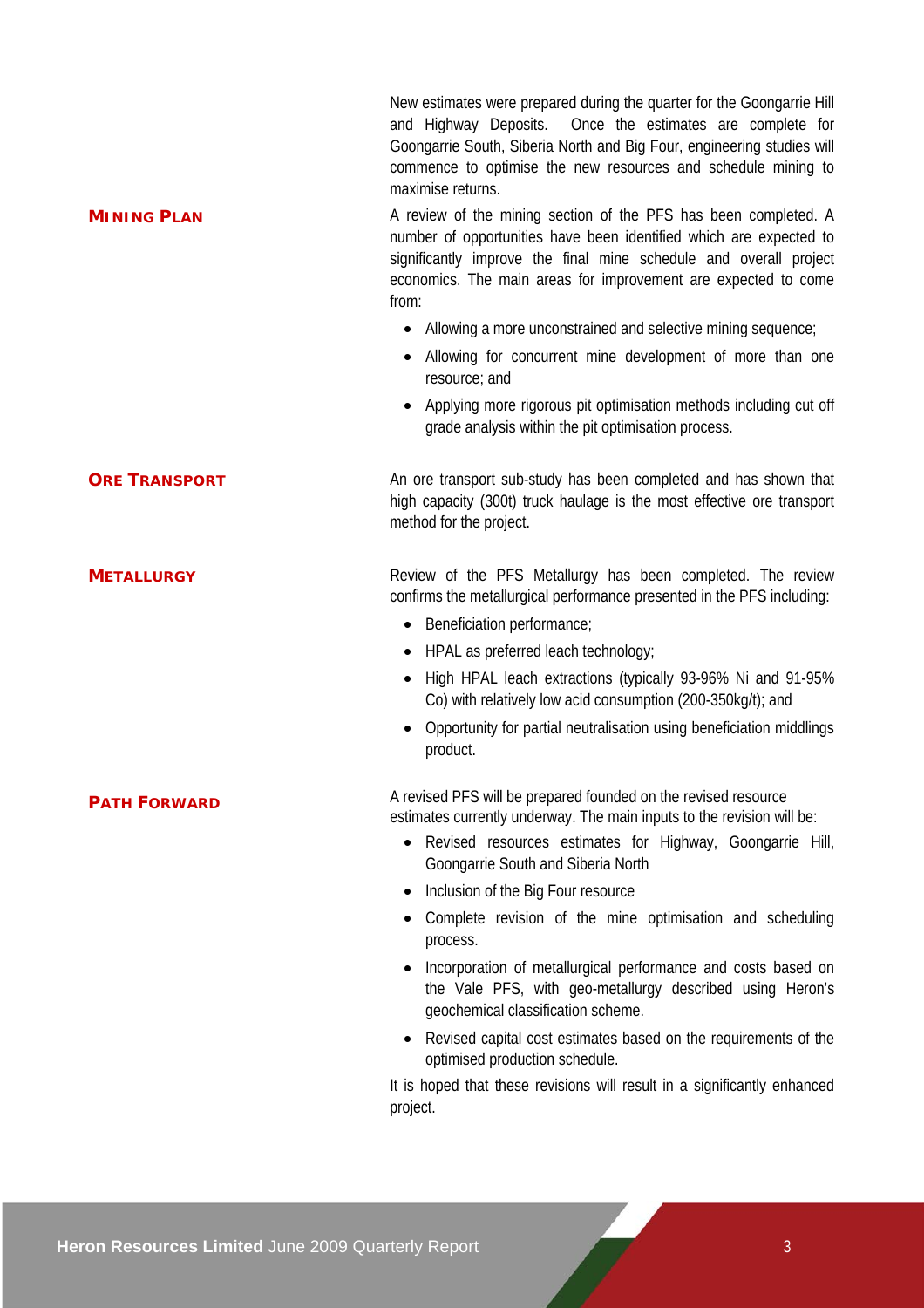### **YERILLA PROJECT**



Heron has entered into a binding Framework Agreement (Agreement) with Ningbo Shanshan Co Ltd (SHA:600884; Shanshan) with respect to Heron's Yerilla Nickel Cobalt Project.

The Agreement provides for Shanshan to undertake a feasibility study into treating ore from Heron's Yerilla Project utilising technology being provided by Shanshan, to produce a nickel and cobalt concentrate for further processing in China.

Shanshan is one of world's largest producers of materials for lithium ion battery manufacture and as such is a significant end user of nickel and cobalt.

Shanshan, is currently constructing a pilot plant at its facilities in the city of Changsha, China to test the compatibility of Yerilla ore with its processing technology. A 40 tonne bulk sample of Yerilla ore has been shipped to Changsha for this test work. The bulk sample has cleared Chinese customs and is undergoing laboratory scale test work while the pilot plant is being constructed. The process is designed to produce a nickel cobalt alloy concentrate with a target nickel grade of between 6-10%. Preliminary laboratory work on Heron's ore sample suggests these grades are possible. Heron will work with Shanshan during the pilot process to collect critical data for Australian project approvals.

Subsequent to a positive feasibility study outcome, Shanshan may earn a 70% interest in the Yerilla project by sole funding construction and commissioning of the project to an agreed capacity. The Agreement is subject to Chinese and Australian regulatory approvals.

As part of the transaction Shanshan agreed to subscribe for 12,046,940 Heron shares (being 4.99% of the issued share capital of Heron) at a 20% premium to the 15 day VWAP, subject to Shanshan Board approval if required and Chinese Commerce Department's Approval. Part of these approvals have not yet been fully granted and accordingly the parties have agreed to extend the time for obtaining all such approvals for 60 days.

Shanshan's adviser, Huashan Capital, has been issued 4,818,776 options to acquire Heron shares at an exercise price of \$0.30, exercisable upon Shanshan's decision to commence construction of the plant.

Shanshan also has the option to subscribe for two further tranches of Heron shares; each equivalent to 5% of the Company's then issued capital, at a price 10% above the 15 day VWAP upon a decision to commence construction and upon completion of construction respectively.

Detailed documentation of the joint venture agreement is progressing in parallel with obtaining required regulatory approvals. Shanshan has appointed Changsha Engineering and Research Institute of Nonferrous Metallurgy to assist with the feasibility study and design of the operation. Heron will provide in country support and assistance with approvals on a cost reimbursement basis.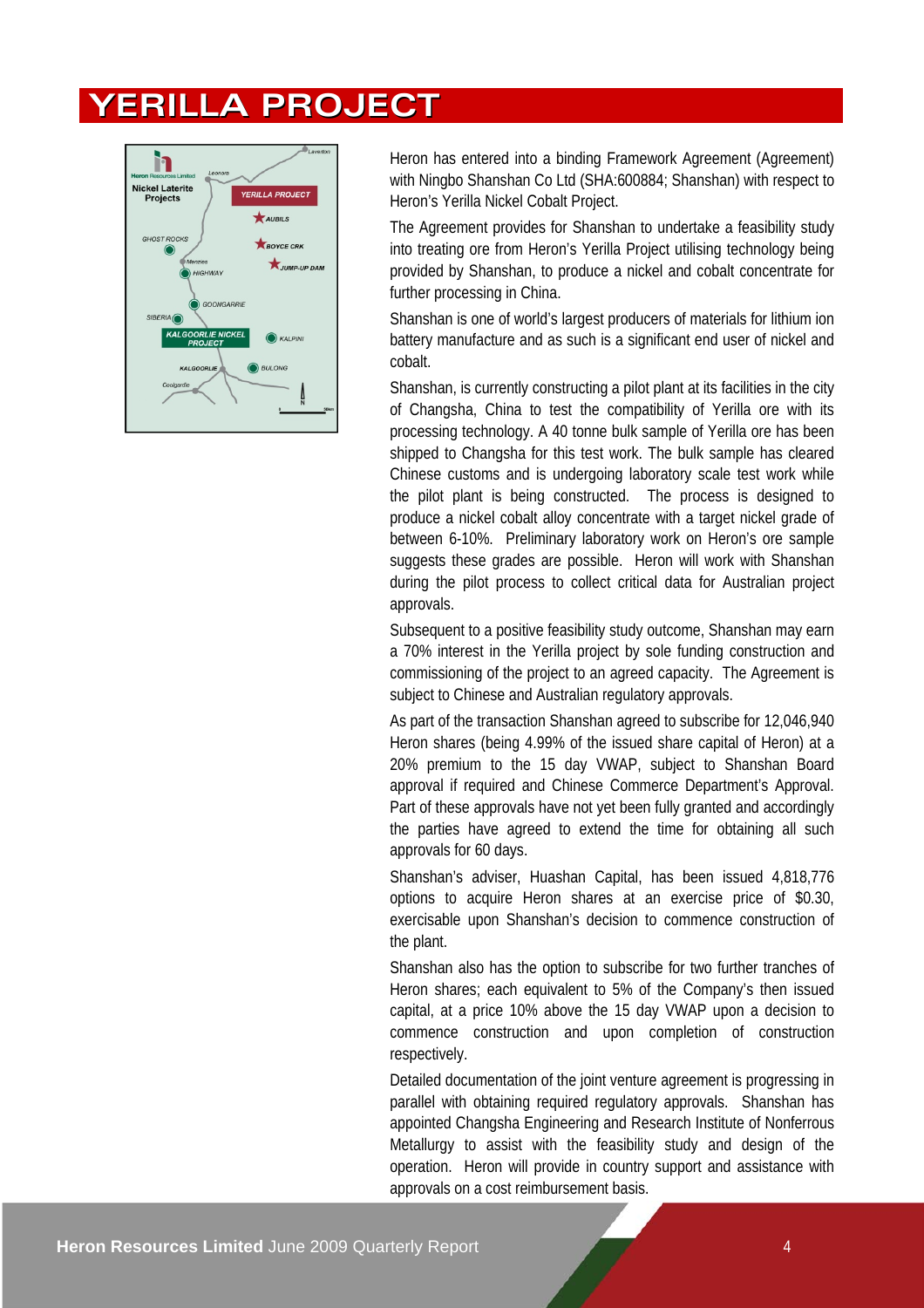### **EXPLORATION PROJECTS**



**Eastern Goldfields** The Company is completing a detailed review of its tenements holdings in the Eastern Goldfields of Western Australia. With Vale withdrawing from the KNP a considerable package of ground has become available to Heron that is prospective for both gold and nickel-sulphide exploration. During this review the Company has considerably reduced the tenement footprint of the KNP, restricting it to areas of known nickel laterite potential.

### **Gold Prospects**

The key gold interests identified to date are listed below with a summary of some of the more significant results that have been compiled through open-file searches. Please note these drill results have been reported by previous explorers in public open-file reports made available through the Department of Minerals and Petroleum; they have not been verified by Heron, and must not be considered to represent economic mineralisation but are provided to convey that similar gold mineralisation could be found through drilling in these prospect areas. These drill intervals may not represent true widths of mineralisation.

Anthill

- CRC01 (308638mE, 6625995mN): 50m @ 1.42g/t gold from 30m,
- CRC10D (308529mE, 6625981mN): 3.8m @ 23.8g/t gold from 133,
- CRC24D (308605mE, 6625917mN): 22m @ 1.63g/t gold from 73m,
- CRC040 (308649mE, 6625980mN): 14m @ 2.32g/t gold from 32m.

### Windanya

- TLRC041 (332378mE, 6638757mN): 8m  $@$  4.24q/t gold from 73m,
- TLRC031 (332368mE, 6638557mN): 6m @ 3.16g/t gold from 88m,
- HMRC06 (332003mE, 6637965mN): 2m @ 8.39g/t gold from 170m,
- PCN021 (332396mE, 6640750mN): 1m @ 24.2g/t gold from 86m.

### Blister Dam

- BDA144 (295550mE, 6637480mN): 4m @ 1.34g/t gold from 41m,
- BDA153 (295330mE, 6637490mN): 14m @ 2.89g/t gold from 62m,
- BDA140 (295180mE, 6637630mN): 5m @ 1.82g/t gold from 35m.

### Goongarrie Lady

- GL 280-3 (324986mE, 6670849mN): 12m @ 9.00g/t gold from 30m,
- GL 290-1 (324984mE, 6670859mN): 16m @ 6.73g/t gold from 24m,
- GDC002 (324970mE, 6670824mN): 6m @ 4.88g/t gold from 43m,
- GL 080-1 (325072mE, 6670655mN): 8m @ 3.00g/t gold from 35m.

The Company is in discussions with several groups interested in acquiring these gold interests either through outright purchase or earnin arrangements. The Company is assessing these offers on their merits.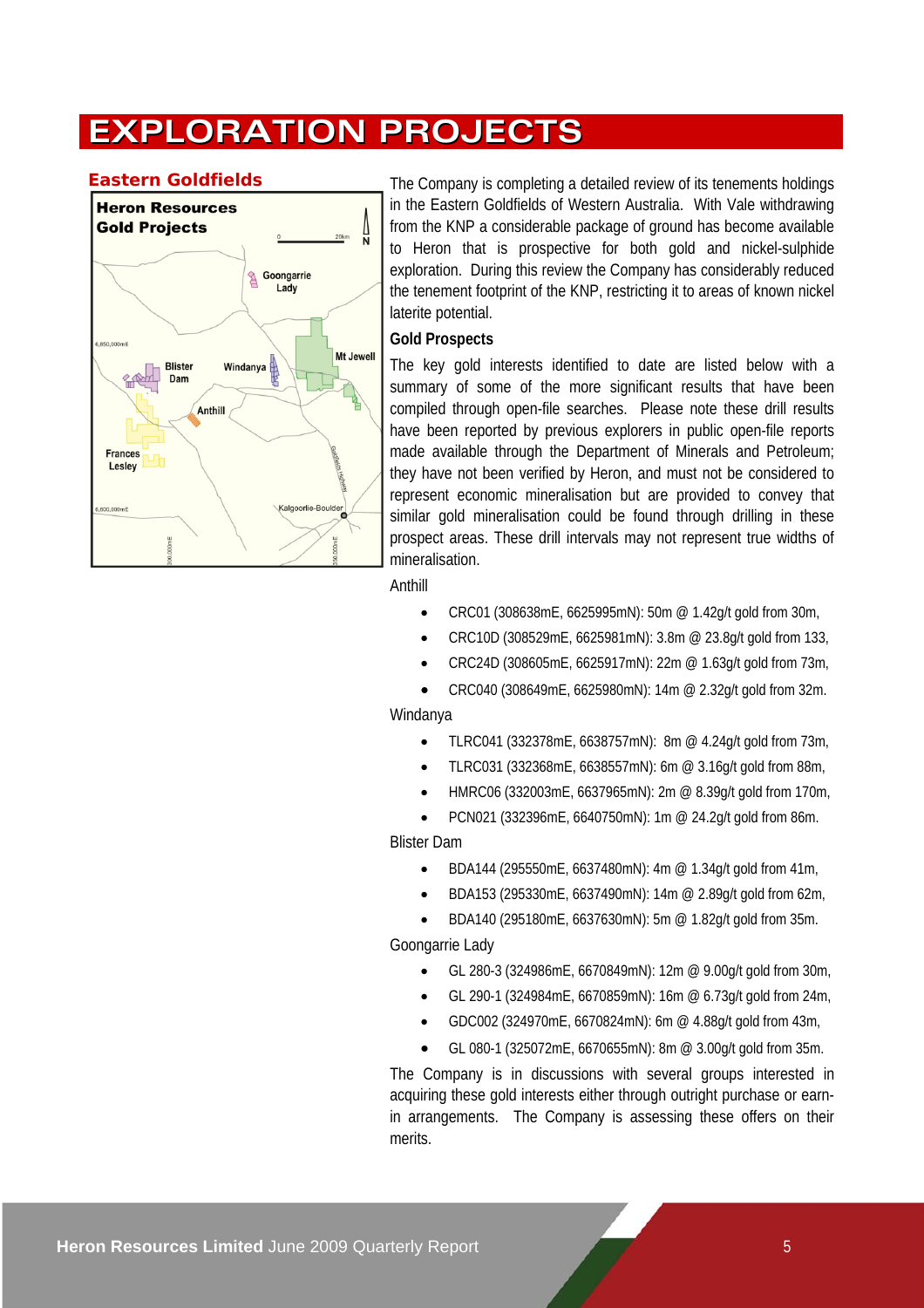### **Nickel Sulphide Projects**

Several nickel sulphide exploration projects exist within the Company's extensive ground holding around Kalgoorlie, both within the KNP tenements and non-KNP tenements. The Company is undertaking a detailed review of the nickel sulphide potential within this tenure and late in the quarter targeted two areas, Highway and Avoca Downs for reconnaissance EM surveys.

Additional areas within the Heron tenure are also being reviewed in detail for their nickel sulphide potential with further areas to be targeted with EM surveys in the coming months.

### **Rocky Gully Nickel Sulphide Project**

Discussions continued during the quarter with a number of parties potentially interested in earning into the project. Field work during the quarter identified an extension of the nickel/copper anomaly in the north west area and also confirmed the presence of a number of regional nickel anomalies in the broader tenement area.

### **MARKET COMMENTARY / CORPORATE**

#### **Market**

.

General commodity prices improved during the quarter, with nickel improving up towards US \$7.50/lb. Further price improvement will begin to positively improve outlook for nickel laterite developments.

### **Status of Bulong Litigation**

Heron's Supreme Court Litigation against two companies in the Norilsk group (previously LionOre) and the Receivers' of the Bulong group of companies is currently proceeding through the discovery process. Heron estimates that the discovery process will be complete within the next 2-3 months. While it is difficult to estimate with any certainty, Heron is hopeful that the trial will be held in early 2010.

### **JORC Compliance Statements**

N. Math Longwort

**Mathew Longworth Managing Director** 

The information in this report that relates to Mineral Resources is based on information compiled by James Ridley who is a Member of the Australasian Institute of Mining and Metallurgy. James Ridley is a full time employee of Heron Resources Limited and has sufficient experience that is relevant to the style of mineralisation and type of deposit under consideration, and to the resource estimation activities undertaken to qualify as Competent Person as defined in the 2004 Edition of the 'Australasian Code for Reporting of Exploration Results, Mineral Resources and Ore Reserves'. James Ridley consents to the inclusion in this report of the matters based on his information in the form and context that it appears. Note that Mineral Resources that are not Ore Reserves do not have demonstrated viability.

The information in this report that related to Exploration is based on information compiled by David von Perger who is a member of Australian Institute of Mining and Metallurgy. David von Perger is a full time employee of Heron Resources Limited. David von Perger has sufficient experience that is relevant to the style of mineralisation and type of deposit under consideration, and to the exploration activity that he is undertaking to qualify as Competent Person as defined in the 2004 Edition of the 'Australasian Code for Reporting of Exploration Results, Mineral Resources and Ore Reserves. David von Perger consents to the inclusion in this report of the matters based on his information in the form and context that it appears.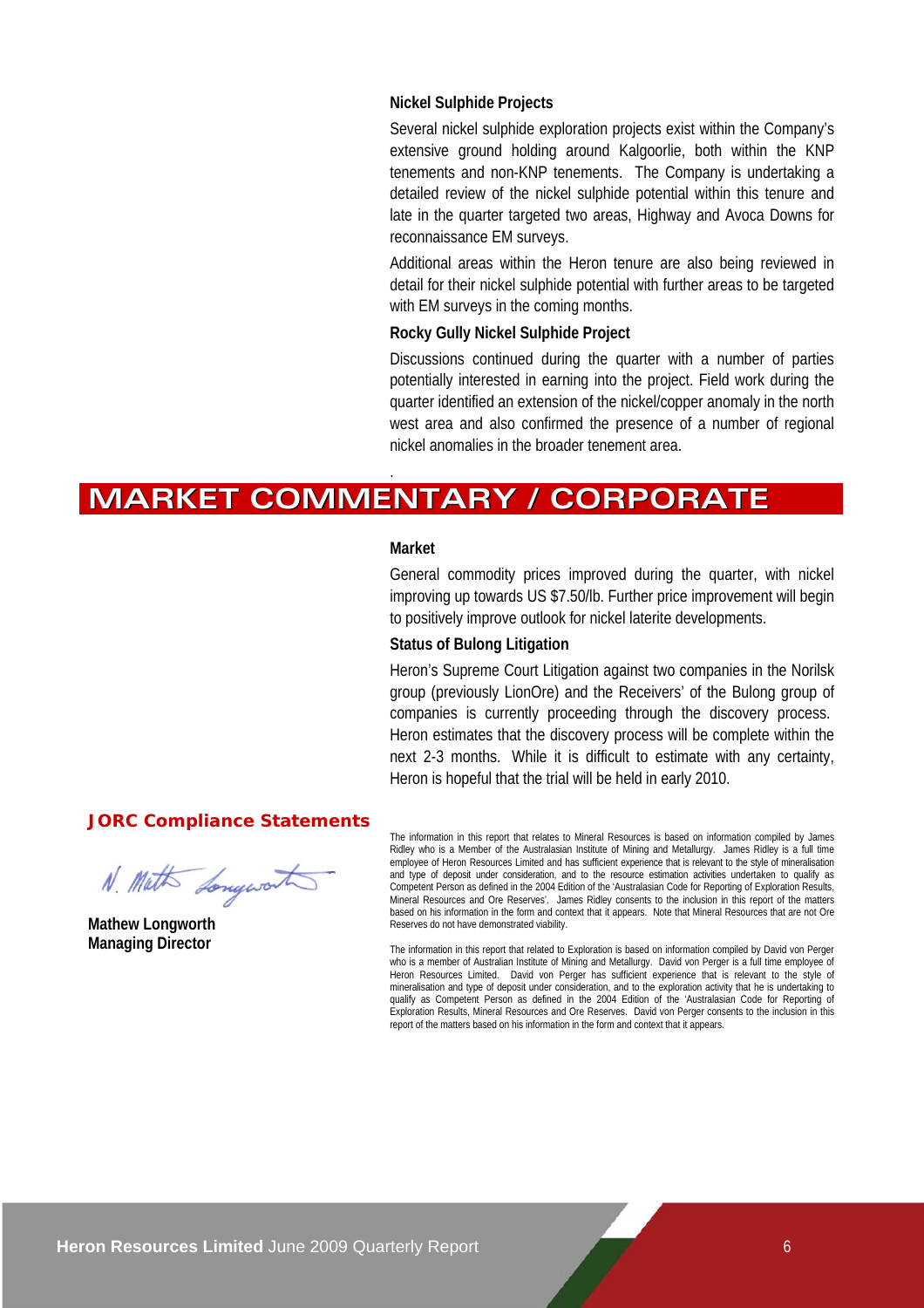### **Appendix 5B**

### **MINING EXPLORATION ENTITY QUARTERLY REPORT**

| Name of entity                                                                                                                                                                           |                                 |                                          |
|------------------------------------------------------------------------------------------------------------------------------------------------------------------------------------------|---------------------------------|------------------------------------------|
| <b>HERON RESOURCES LIMITED</b>                                                                                                                                                           |                                 |                                          |
| ABN                                                                                                                                                                                      | Quarter ended (current quarter) |                                          |
| 30 068 263 098                                                                                                                                                                           | 30 June 2009                    |                                          |
| <b>Consolidated statement of cash flows</b>                                                                                                                                              |                                 |                                          |
|                                                                                                                                                                                          |                                 |                                          |
| Cash flows related to operating activities                                                                                                                                               | <b>Current Otr</b><br>\$A'000   | Year to Date<br>$(12$ months)<br>\$A'000 |
| Receipts from product sales and related debtors<br>1.1<br>1.2<br>Payments for: (a)<br>exploration and evaluation<br>development<br>(b)                                                   | (1, 188)                        | (6, 257)                                 |
| production<br>(c)<br>administration<br>(d)                                                                                                                                               | (562)                           | (3,060)                                  |
| Dividends received<br>1.3<br>Interest and other items of similar nature received<br>1.4<br>1.5<br>Interest and other costs of finance paid<br>1.6<br>Income taxes paid                   | 212                             | 1,915                                    |
| Other (provide details if material)-GST<br>1.7                                                                                                                                           | (15)                            | 33                                       |
| <b>Net Operating Cash Flows</b>                                                                                                                                                          | (1, 553)                        | (7, 369)                                 |
| Cash flows related to investing activities                                                                                                                                               |                                 |                                          |
| 1.8<br>Payment for purchases of: (a)<br>prospects<br>equity investment<br>(b)<br>other fixed assets<br>(c)<br>1.9 Proceeds from sale of:<br>(a)<br>prospects<br>equity investment<br>(b) | (7)<br>(5)<br>(13)              | (109)<br>(5)<br>(19)                     |
| other fixed assets<br>(c)<br>1.10 Loans to other entities<br>1.11 Loans repaid by other entities                                                                                         |                                 | 149                                      |
| <b>Net Investing Cash Flows</b>                                                                                                                                                          | (25)                            | 16                                       |
| 1.12 Total operating and investing cash flows<br>(carried forward)                                                                                                                       | (1, 578)                        | (7, 353)                                 |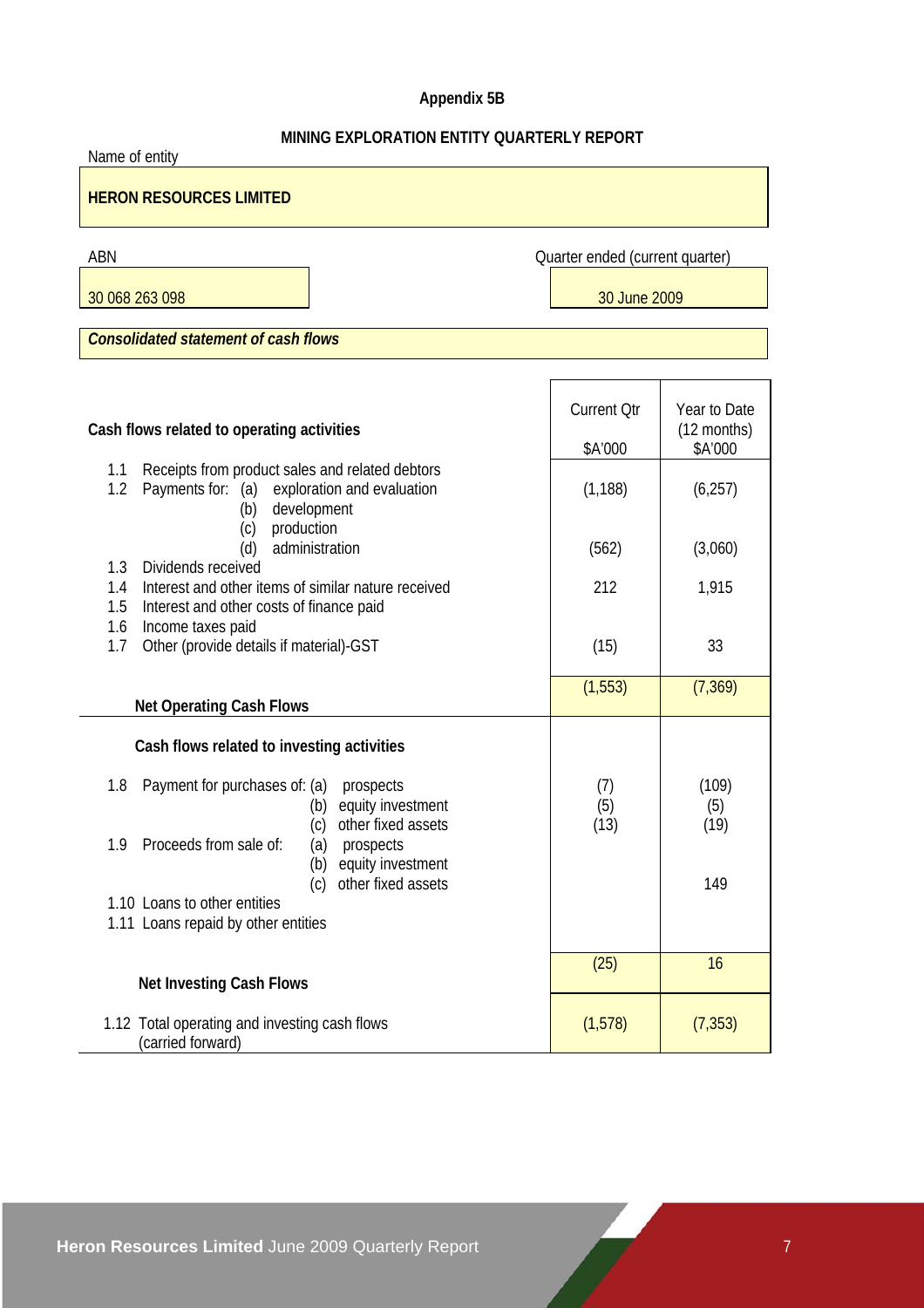| 1.12 Total operating and investing cash flows<br>(brought forward)                                                                                                                                                                           | (1,578) | (7, 353) |
|----------------------------------------------------------------------------------------------------------------------------------------------------------------------------------------------------------------------------------------------|---------|----------|
| Cash flows related to financing activities                                                                                                                                                                                                   |         |          |
| 1.13 Proceeds from the issue of shares, options, etc.<br>1.14 Proceeds from the sale of forfeited shares<br>1.15 Proceeds from borrowings<br>1.16 Repayment of borrowings<br>1.17 Dividends paid<br>1.18 Other (provide details if material) |         |          |
| Net financing cash flows                                                                                                                                                                                                                     |         |          |
| Net increase (decrease) in cash held                                                                                                                                                                                                         | (1,578) | (7, 353) |
| 1.19 Cash at beginning of quarter/year to date<br>1.20 Exchange rate adjustments                                                                                                                                                             | 31,135  | 36,910   |
| 1.21 Cash at end of quarter                                                                                                                                                                                                                  | 29,557  | 29,557   |

 **Payments to directors of the entity and associates of the directors, payments to related entities of the entity and associates of the related entities** 

|                                                                       | <b>Current Qtr</b><br>\$A'000 |
|-----------------------------------------------------------------------|-------------------------------|
| 1.22 Aggregate amount of payments to the parties included in item 1.2 | 263                           |
| 1.23 Aggregate amount of loans to the parties included in item 1.10   |                               |

1.24 Explanation necessary for an understanding of the transactions

 Directors fees, salaries and superannuation (A\$247,088). Provision of office accommodation by director-related entity (A\$15,833).

### **Non-cash financing and investing activities**

- 2.1 Details of financing and investing transactions which have had a material effect on consolidated assets and liabilities but did not involve cash flows
- 2.2 Details of outlays made by other entities to establish or increase their share in projects in which the reporting entity has an interest

See attached schedule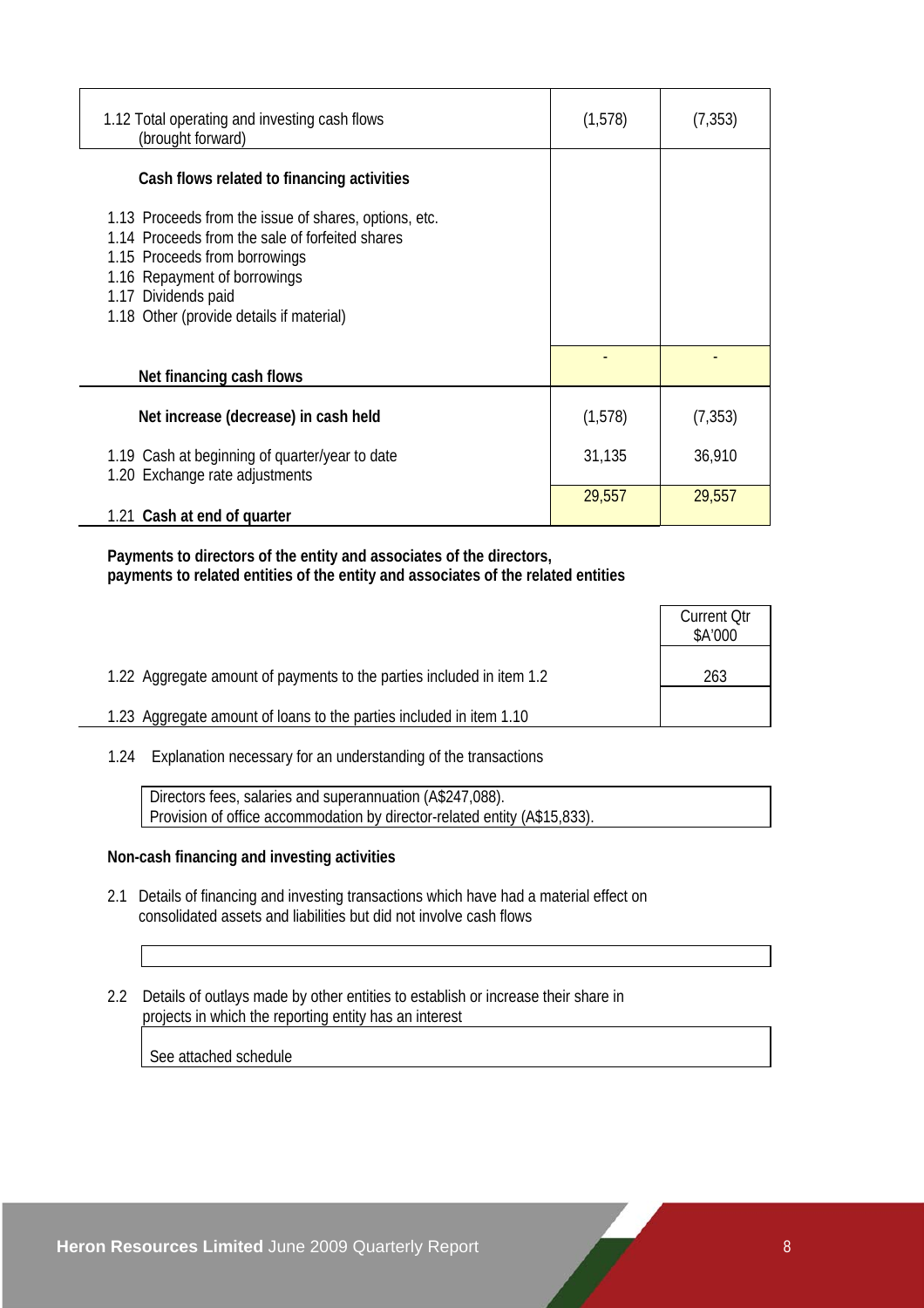### **Financing facilities available**

*Add notes as necessary for an understanding of the position*

|                                 | Amount available<br>\$A'000 | Amount used<br>\$A'000 |
|---------------------------------|-----------------------------|------------------------|
| Loan facilities<br>? 1          |                             |                        |
| 3.2 Credit standby arrangements |                             |                        |

### **Estimated cash outflows for next quarter**

| EStimated cash bathows for next quarter |         |
|-----------------------------------------|---------|
|                                         | \$A'000 |
| Exploration and evaluation<br>4.1       | 2,900   |
| 4.2 Development                         |         |
| 4.3 Production                          |         |
| 4.4 Administration                      | 1,000   |
| Total                                   | 3,900   |

### **Reconciliation of cash**

| Reconciliation of cash at the end of the quarter (as<br>shown in the consolidated statement of cash flows) to<br>related items in the accounts as follows. | <b>Current Quarter</b><br>\$A'000 | <b>Previous Quarter</b><br>\$A'000 |
|------------------------------------------------------------------------------------------------------------------------------------------------------------|-----------------------------------|------------------------------------|
| 5.1 Cash on hand and at bank                                                                                                                               | 194                               | 236                                |
| 5.2 Deposits at call                                                                                                                                       | 28,730                            | 30,251                             |
| 5.3 Bank Overdraft                                                                                                                                         |                                   |                                    |
| 5.4 Other (provide details)<br>Property Rental bond<br>Environmental bonds<br><b>Escrow Accounts</b>                                                       | 48<br>514<br>71                   | 48<br>530<br>70                    |
| Total: cash at end of quarter (Item 1.22)                                                                                                                  | 29,557                            | 31,135                             |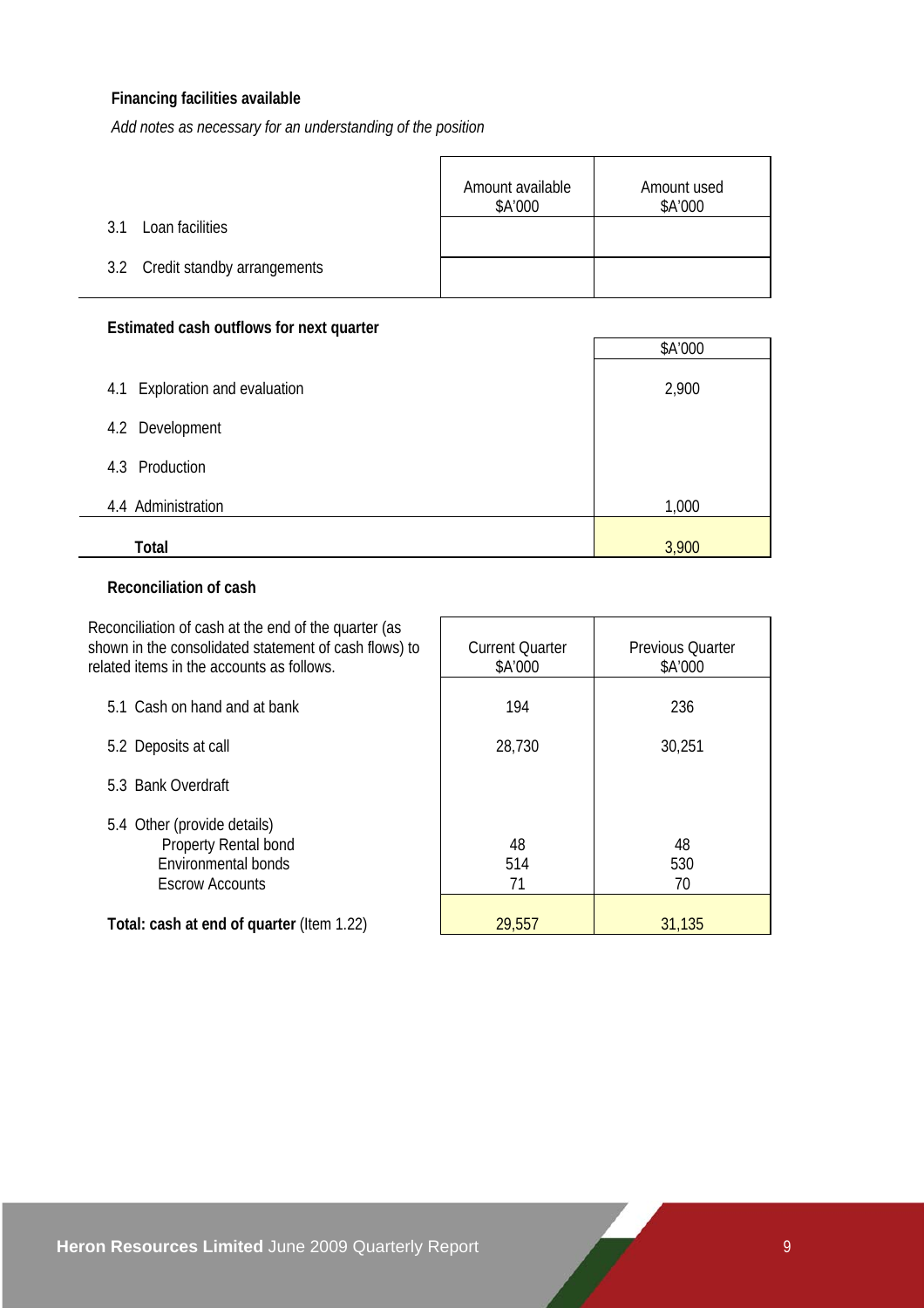### **Changes in interests in mining tenements**

|                                                                            | Tenement<br>reference | Nature of interest<br>(note (2)) | Interest at<br>Begin of<br>Quarter | Interest at<br>End of<br>Quarter |
|----------------------------------------------------------------------------|-----------------------|----------------------------------|------------------------------------|----------------------------------|
| Interests in mining<br>6.1<br>tenements relinquished,<br>reduced or lapsed |                       | See attached<br>schedule         |                                    |                                  |
| Interests in mining<br>6.2<br>tenements acquired or<br>increased           |                       | See attached<br>schedule         |                                    |                                  |

### **Issued and quoted securities at end of current quarter**

 *Description includes rate of interest and any redemption or conversion rights together with prices and dates.* 

|                                                     | Total       | <b>Number</b> | Issue price per          | Amount paid up               |
|-----------------------------------------------------|-------------|---------------|--------------------------|------------------------------|
|                                                     | number      | quoted        | security<br>(see note 3) | per security (see<br>note 3) |
|                                                     |             |               | (3)                      | $($ \$)                      |
| 7.1 Preference securities<br><i>(description)</i>   |             |               |                          |                              |
| 7.2 Changes during Quarter                          |             |               |                          |                              |
| Increases through share<br>(a)<br><b>issues</b>     |             |               |                          |                              |
| Decreases through<br>(b)                            |             |               |                          |                              |
| returns of capital,                                 |             |               |                          |                              |
| buybacks, redemptions<br><b>Ordinary securities</b> | 240,938,847 | 240,938,847   |                          |                              |
| 7.3 Changes during Quarter *                        |             |               |                          |                              |
| Increases through share<br>(a)                      |             |               |                          |                              |
| issues                                              |             |               |                          |                              |
| Decreases through<br>(b)                            |             |               |                          |                              |
| returns of capital,                                 |             |               |                          |                              |
| buybacks                                            |             |               |                          |                              |
| 7.4 Convertible debt securities                     |             |               |                          |                              |
| <i>(description)</i>                                |             |               |                          |                              |
| 7.5 Changes during Quarter                          |             |               |                          |                              |
| Increases through issues<br>(a)                     |             |               |                          |                              |
| Decreases through<br>(b)                            |             |               |                          |                              |
| securities matured,                                 |             |               |                          |                              |
| converted                                           |             |               |                          |                              |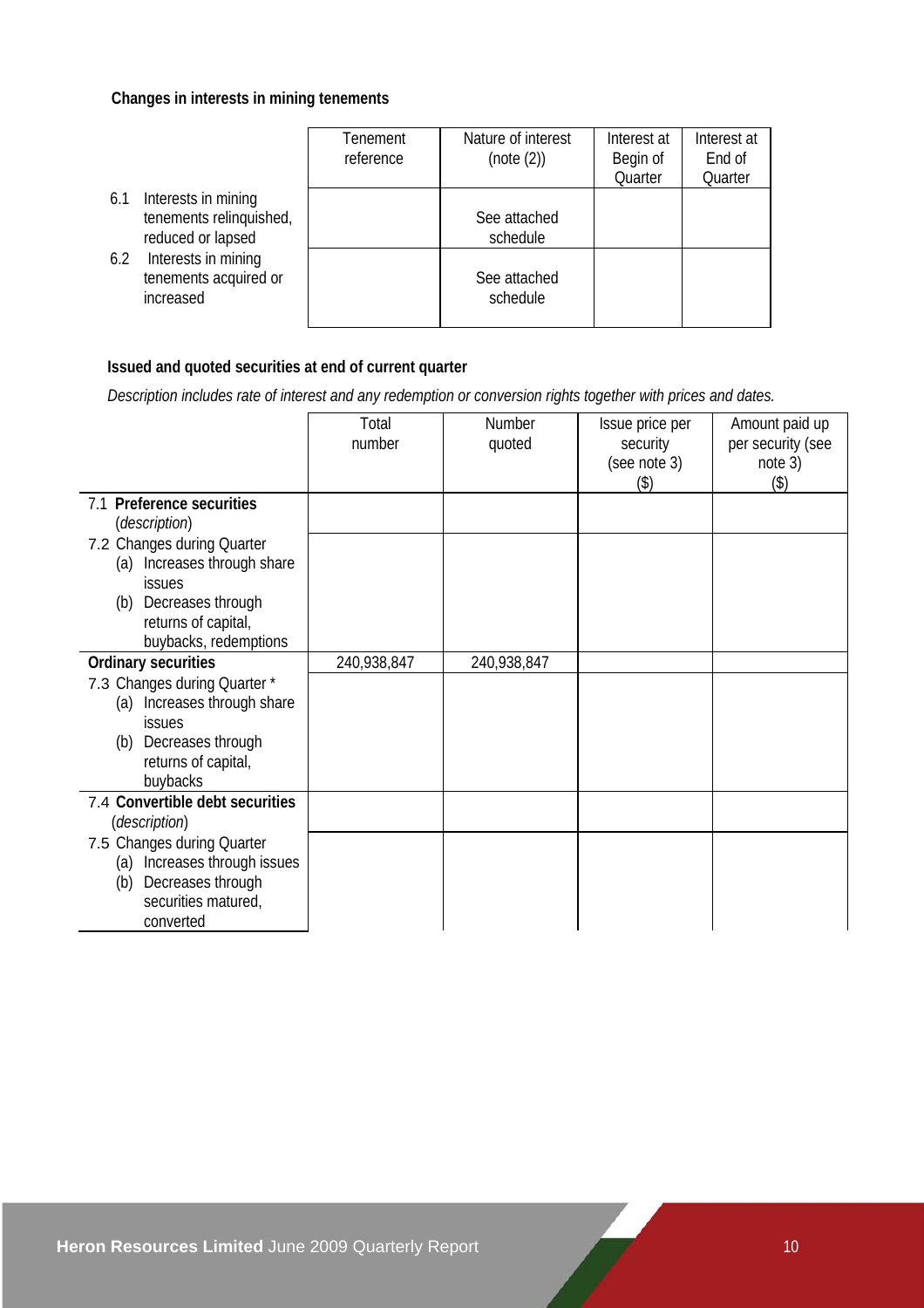|                                            |           |     | <b>Exercise Price</b> | <b>Expiry Date</b> |
|--------------------------------------------|-----------|-----|-----------------------|--------------------|
| 7.6 Options<br>(description and conversion | 1,450,000 | Nil | \$0.6864              | 1/06/2010          |
|                                            |           |     |                       |                    |
| factor)                                    | 5,000,000 | Nil | \$0.6864              | 7/09/2010          |
|                                            | 1,050,000 | Nil | \$0.6864              | 1/11/2010          |
|                                            | 5,000,000 | Nil | \$0.6864              | 7/09/2016          |
|                                            | 2,750,000 | Nil | \$1.4864              | 31/12/2015         |
|                                            | 100,000   | Nil | \$1.38                | 30/06/2011         |
|                                            | 100,000   | Nil | \$1.48                | 30/06/2011         |
|                                            | 100,000   | Nil | \$1.54                | 30/06/2011         |
|                                            | 1,500,000 | Nil | \$1.00                | 05/06/2012         |
|                                            | 2,500,000 | Nil | \$1.50                | 05/06/2013         |
|                                            | 3,500,000 | Nil | \$2.00                | 05/06/2013         |
|                                            | 5,250,000 | Nil | \$2.50                | 05/06/2014         |
|                                            | 100,000   | Nil | \$1.48                | 02/01/2012         |
|                                            | 100,000   | Nil | \$1.50                | 02/01/2012         |
|                                            | 4,818,776 | Nil | \$0.30                | 09/06/2014         |
|                                            | 2,600,000 | Nil | \$0.25                | 25/06/2012         |
|                                            | 4,200,000 | Nil | \$0.425               | 25/06/2014         |
|                                            |           |     |                       |                    |
| 7.7 Issued during Quarter                  | 4,818,776 | Nil | \$0.30                | 09/06/2014         |
|                                            | 2,600,000 | Nil | \$0.25                | 25/06/2012         |
|                                            | 4,200,000 | Nil | \$0.425               | 25/06/2014         |
|                                            |           |     |                       |                    |
| 7.8 Exercised during Quarter               |           |     |                       |                    |
|                                            |           |     |                       |                    |
|                                            |           |     |                       |                    |
| 7.9 Expired during Quarter                 | 250,000   | Nil | \$0.6864              | 30/06/2009         |
|                                            |           |     |                       |                    |
| 7.10 Debentures                            |           |     |                       |                    |
| (totals only)                              |           |     |                       |                    |
| 7.11 Unsecured notes                       |           |     |                       |                    |
| (totals only)                              |           |     |                       |                    |
|                                            |           |     |                       |                    |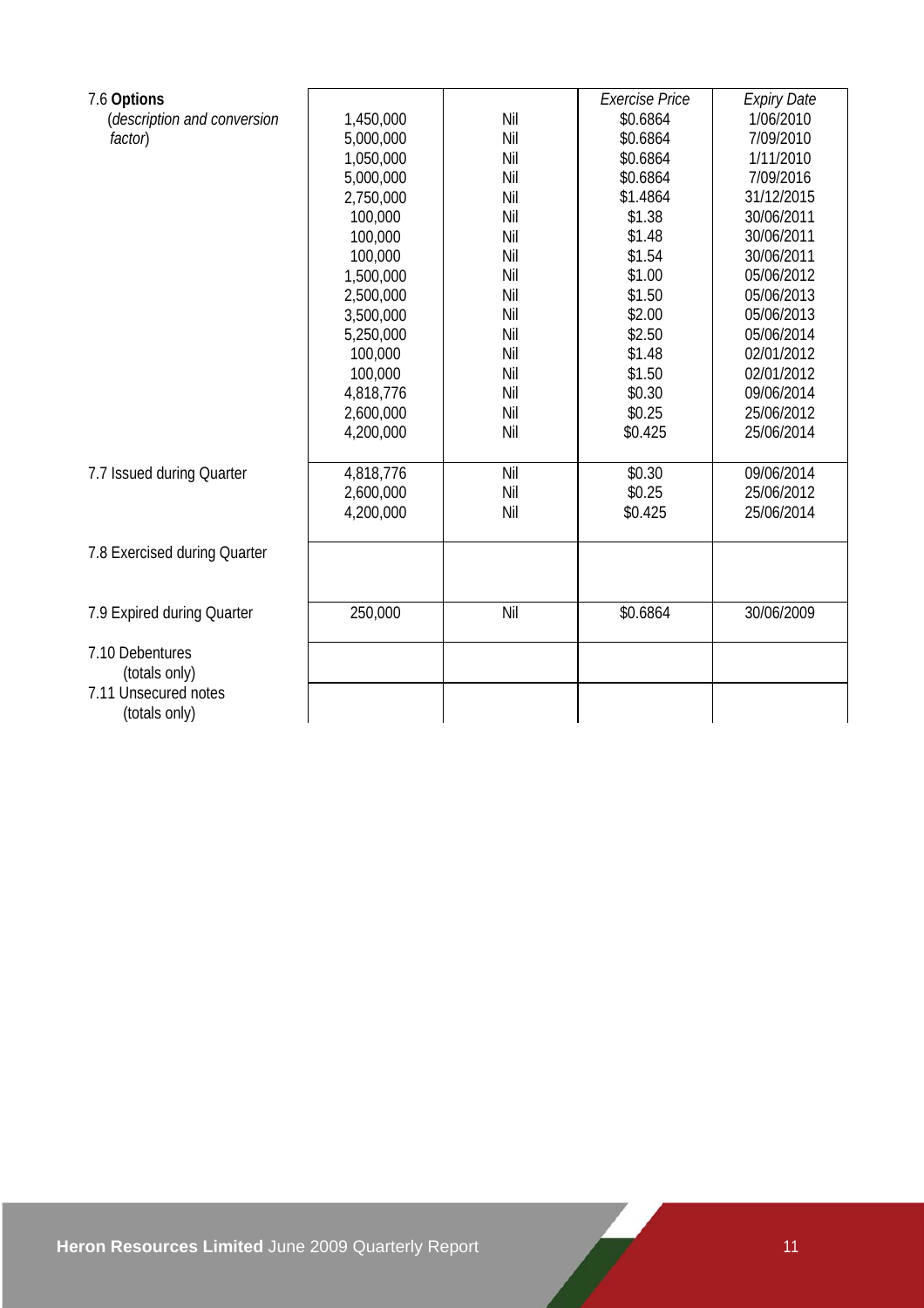### **Compliance 2.2 Details of outlays made by other entities to establish or increase their share in projects in which the reporting entity has an interest.**

- 1. During the quarter, Vale Inco a subsidiary of Vale were earning a 60% interest in the Kalgoorlie Nickel Project tenements through completing a Feasibility Study and procuring finance to build a nickel laterite mining and processing operation. Vale Inco withdrew from this agreement during the quarter.
- 2. Bronzewing Gold NL (Bronzewing) may earn a 70% interest in precious metals from Heron's King of Creation Project through expending \$250,000 within four years. This agreement has been assigned to A1 Minerals Limited.
- 3. Jackson Gold Limited (Jackson) may earn a 70% interest in gold and silver minerals through expending \$300,000 within four years. Once Jackson earns its equity, Heron may at its sole discretion contribute on a pro-rata basis, or convert to a 20% free-carried equity to the completion of a Bankable Feasibility Study that recommends commencement of mining, or convert to a 2.5% royalty for recovered metal.
- 4. Epsilon Energy Limited may earn an initial 51% interest in Mineral Sands Rights for tenements in the Balladonia area through expenditure of \$150,000 including a minimum of 2,500 metres of drilling in the first year. Epsilon has withdrawn from this agreement.

### **6.1 Interests in Mining Tenements transferred, relinquished, reduced or lapsed. (includes tenements that have lapsed and/or expired that may have subsequent Heron tenement in place)**

| <b>Tenement</b> | Nature of Interest       | % Begin Quarter | % End Quarter    |
|-----------------|--------------------------|-----------------|------------------|
|                 | Registered Holder        | 100             | 0                |
| E24/00134       | Registered Holder        | 100             | 0                |
| E28/01673       | Registered Holder        | 100             | 0                |
| E28/01674       | <b>Registered Holder</b> | 100             | $\mathbf 0$      |
| E28/01678       | <b>Registered Holder</b> | 100             | 0                |
| E28/01767       | Registered Holder        | 100             | $\mathbf 0$      |
| E29/00669       | Registered Holder        | 100             | 0                |
| E30/00289       | <b>Registered Holder</b> | 100             | $\mathbf 0$      |
| E31/00348       | Registered Holder        | 100             | $\mathbf 0$      |
| E31/00581       | <b>Registered Holder</b> | 100             | 0                |
| E31/00708       | Registered Holder        | 100             | 0                |
| E31/00739       | Registered Holder        | 100             | $\boldsymbol{0}$ |
| E31/00786       | Registered Holder        | 100             | 0                |
| E31/00812       | Registered Holder        | 100             | 0                |
| E31/00837       | Registered Holder        | 100             | 0                |
| E39/01178       | Registered Holder        | 100             | $\mathbf 0$      |
| E39/01265       | Registered Holder        | 100             | 0                |
| E45/03258       | Registered Holder        | 100             | 0                |
| E53/01119       | <b>Registered Holder</b> | 100             | $\mathbf 0$      |
| E63/00958       | Registered Holder        | 100             | $\mathbf 0$      |
| E63/01173       | Registered Holder        | 100             | 0                |
| E63/01219       | <b>Registered Holder</b> | 100             | $\mathbf 0$      |
| E63/01220       | <b>Registered Holder</b> | 100             | $\boldsymbol{0}$ |
| E69/01473       | Registered Holder        | 100             | $\mathbf{0}$     |
| E69/01474       | Registered Holder        | 100             | 0                |
| E69/01475       | <b>Registered Holder</b> | 100             | 0                |
| E69/01476       | Registered Holder        | 100             | $\mathbf{0}$     |
| E69/01477       | Registered Holder        | 100             | 0                |
| E69/01478       | <b>Registered Holder</b> | 100             | 0                |
| E69/01479       | <b>Registered Holder</b> | 100             | $\mathbf 0$      |
| E69/01480       | Registered Holder        | 100             | $\theta$         |
| E69/01481       | <b>Registered Holder</b> | 100             | $\mathbf{0}$     |
| E69/01482       | <b>Registered Holder</b> | 100             | 0                |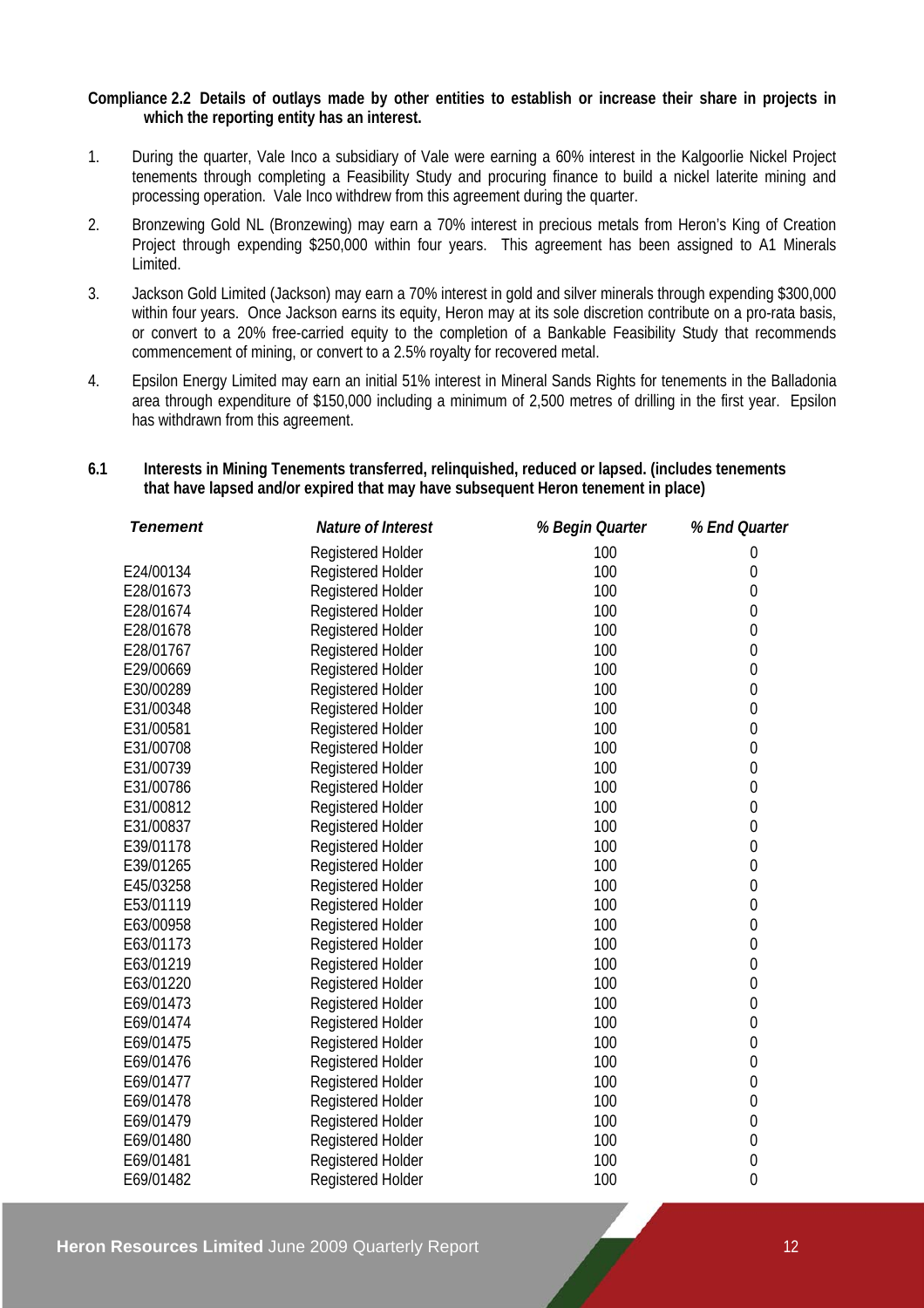| <b>Tenement</b> | Nature of Interest       | % Begin Quarter | % End Quarter  |
|-----------------|--------------------------|-----------------|----------------|
| E69/01492       | Registered Holder        | 100             | $\theta$       |
| E69/01493       | Registered Holder        | 100             | 0              |
| E69/01495       | Registered Holder        | 100             | 0              |
| E69/01499       | Registered Holder        | 100             | 0              |
| E69/01500       | Registered Holder        | 100             | 0              |
| E69/01717       | Registered Holder        | 100             | 0              |
| E69/01742       | Registered Holder        | 100             | 0              |
| E69/01743       | <b>Registered Holder</b> | 100             | 0              |
| E69/02075       | Registered Holder        | 100             | $\mathbf{0}$   |
| E69/02076       | Registered Holder        | 100             | $\mathbf 0$    |
| E69/02077       | Registered Holder        | 100             | $\mathbf 0$    |
| E69/02079       | Registered Holder        | 100             | 0              |
| E69/02080       | Registered Holder        | 100             | $\overline{0}$ |
| E69/02291       | Registered Holder        | 100             | 0              |
| E69/02292       | Registered Holder        | 100             | 0              |
| ELA 214/08      | Registered Holder        | 100             | $\theta$       |
| M24/00928       | <b>Registered Holder</b> | 100             | 0              |
| M25/00123       | Registered Holder        | 100             | 0              |
| M27/00272       | Registered Holder        | 100             | 0              |
| P15/04678       | Registered Holder        | 100             | 0              |
| P15/04728       | <b>Registered Holder</b> | 100             | 0              |
| P24/04286       | Registered Holder        | 100             | 0              |
| P25/01841       | Registered Holder        | 100             | 0              |
| P26/03292       | Registered Holder        | 100             | 0              |
| P26/03293       | Registered Holder        | 100             | 0              |
| P26/03497       | Registered Holder        | 100             | 0              |
| P26/03498       | Registered Holder        | 100             | $\mathbf 0$    |
| P26/03618       | Registered Holder        | 100             | $\mathbf{0}$   |
| P27/01661       | Registered Holder        | 100             | 0              |
| P28/00983       | <b>Registered Holder</b> | 100             | 0              |
| P28/01050       | Registered Holder        | 100             | 0              |
| P28/01051       | Registered Holder        | 100             | 0              |
| P28/01052       | Registered Holder        | 100             | 0              |
| P29/01914       | Registered Holder        | 100             | $\mathbf{0}$   |

### **6.2 Interests in Mining Tenements acquired or increased**

| Tenement  | Nature of Interest          | % Begin Quarter | % End Quarter |
|-----------|-----------------------------|-----------------|---------------|
| E24/00165 | <b>Registered Applicant</b> |                 | 100           |
| E25/00413 | <b>Registered Applicant</b> |                 | 100           |
| E29/00736 | <b>Registered Applicant</b> | 0               | 100           |
| E38/02302 | Registered Applicant        | 0               | 100           |
| E39/01465 | <b>Registered Applicant</b> | 0               | 100           |
| E39/01466 | <b>Registered Applicant</b> | 0               | 100           |
| E57/00791 | <b>Registered Applicant</b> | 0               | 100           |
| E77/01672 | <b>Registered Applicant</b> | 0               | 100           |
| E77/01680 | <b>Registered Applicant</b> | 0               | 100           |
| L31/00060 | <b>Registered Applicant</b> | 0               | 100           |
| L39/00196 | <b>Registered Applicant</b> | 0               | 100           |
| M31/00480 | <b>Registered Applicant</b> | 0               | 100           |
| P16/02631 | <b>Registered Applicant</b> | 0               | 100           |
| P16/02632 | Registered Applicant        | 0               | 100           |
| P16/02633 | Registered Applicant        | 0               | 100           |
| P16/02634 | <b>Registered Applicant</b> |                 | 100           |